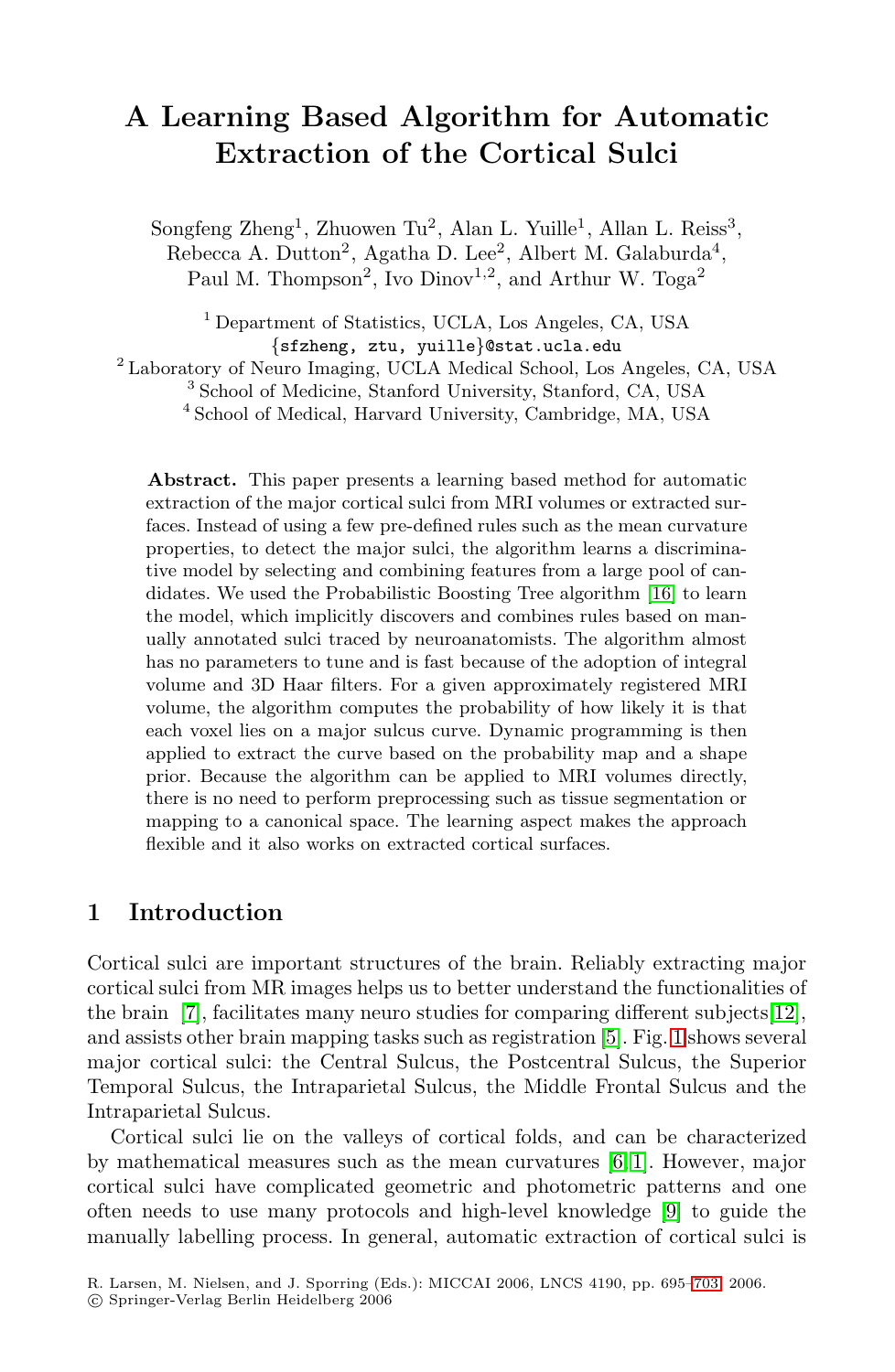a challenging task [12] due to their large intra-class variation and inter-class similarity across different subjects.

Most existing approaches for automatic cortical sulci detection work on the extracted cortical surfaces, which require a pre-processing stage to segment the tissue. Tao et al. [14] used global and local shape priors of sulcus curves on a canonical unit sphere to guide the extraction of the curves, but the method involved mapping the cortical surface to the unit sphere. Khaneja [6] used a dynamic programming approach to find the curves by minimizing an energy function, but this algorithm was not fully automatic since it required the starting and ending points of the sulci to be specified by hand. In [11], the patterns of different local folds are learned and they form a random graph using neural networks. The work by Rettmann [10] extracted sulcal regions using a watershed transformation method applied to cortical surfaces.



**Fig. 1.** Examples of cortical sulci: (a) shows an MRI volume overlayed with several major cortical sulci, such as the Central Sulcus and the Postcentral Sulcus; (b) illustrates a corresponding extracted cortical surface with the same set of manually labelled sulcus curves

Our method is different from the above methods and it can be directly applied to either MRI volumes or extracted cortical surfaces. Instead of using a number of pre-defined rules/features, we learn/compute the likelihood of each voxel being on a sulcus curve based on a sub-volume  $(15 \times 15 \times 15)$  centered at this voxel. The probabilistic boosting tree (PBT) algorithm [16] is employed to select and combine hundreds of features from a large set of candidates to make an overall decision using a hierarchical structure. The candidate pool consists of around 5,000 features at three scales including intensity, gradients, curvatures, shape indices, locations, and 3D Haar filters etc.. A data-dependent prior is used to put geometric constraints on the curve. Similar to [6], we use a dynamic programming approach to combine the likelihood and shape prior. The algorithm is fully automatic, very general, and has almost no parameter to tune for different major sulcus curves. Moreover, it can be applied in other curve/object detection tasks in medical imaging.

We have a dataset of 40 volumes with several major cortical sulci manually labelled. We split them randomly into 15 training volumes and 25 testing volumes. Training is done both on the MRI volume and extracted cortical surfaces, and we compare the results on the testing images.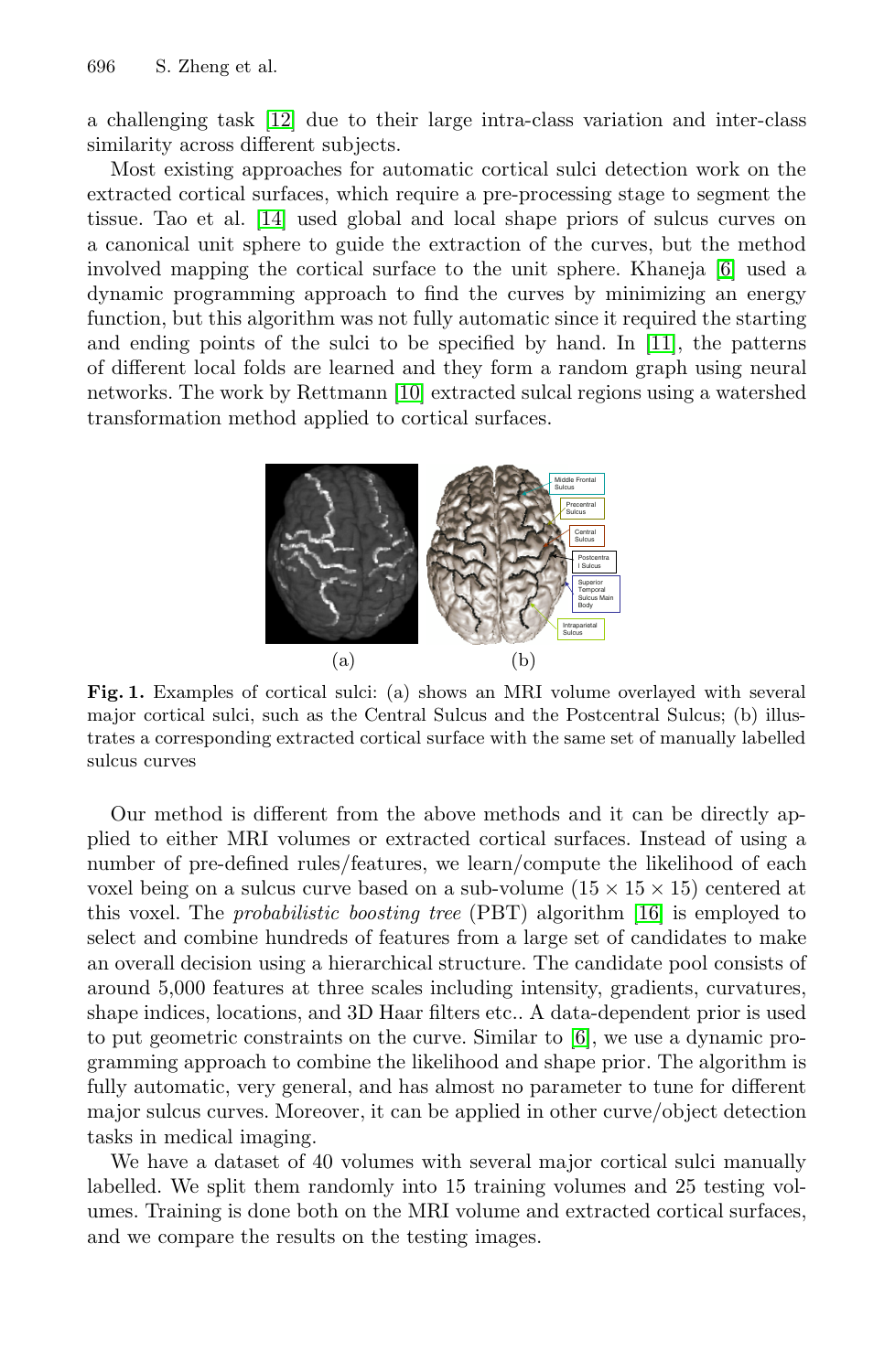### **2 Problem Formulation**

In this section, we give the problem formulation for 3D curve detection. For the rest of this paper, we use  $\bf{V}$  to represent a 3D MRI volume. When a surface has been extracted, the algorithm works almost the same except for some minor modifications in computing gradients and curvature features.

For an input volume, **V**, the task of cortical sulcus curve detection is to extract the 3D curve  $C$ :

$$
C = {\mathbf{r}_i, i = 0, \cdots, L}
$$

where L is the length of the curve, and  $\mathbf{r}_i$  is the coordinates of the  $i^{th}$  point on the curve.

We define variable  $B$  as the background, i.e. the part of the volume not on the curve C. Clearly,  $C \cap B = \emptyset$  and  $\Lambda = C \cup B$  is the domain of the whole volume. We define a label y for each voxel **r**, so that  $y = +1$  if the voxel is on the curve C and  $y = -1$  if it is on the background B. We then define a discriminative model  $\hat{p}(C|\mathbf{V})$  to be of form:

$$
-\log \hat{p}(C|\mathbf{V}) = E_1(C) + E_2(C) + E_3
$$

where  $E_3$  is a constant which does not depend on C (corresponding to the normalization constant for the distribution  $\hat{p}(C|\mathbf{V})$ ). From the Bayesian point of view, the optimal curve  $C^*$  is the one maximizes  $\hat{p}(C|\mathbf{V})$ .

The term  $E_1$  is given by:

$$
E_1(C) = -\sum_{\mathbf{r} \in B} \log p(\mathbf{V}(\mathbf{r}), y = -1 | \mathbf{V}(N(\mathbf{r})/\mathbf{r})) - \sum_{\mathbf{r} \in C} \log p(\mathbf{V}(\mathbf{r}), y = +1 | \mathbf{V}(N(\mathbf{r})/\mathbf{r}))
$$
  
= 
$$
-\sum_{\mathbf{r} \in A} \log p(\mathbf{V}(\mathbf{r}), y = -1 | \mathbf{V}(N(\mathbf{r})/\mathbf{r})) - \sum_{\mathbf{r} \in C} \log \frac{p(y = +1 | \mathbf{V}(N(\mathbf{r})))}{p(y = -1 | \mathbf{V}(N(\mathbf{r})))}.
$$

where  $N(\mathbf{r})$  is the sub-volume centered at voxel **r**;  $\mathbf{V}(\cdot)$  is the intensity value(s) at the given voxel(s);  $N(\mathbf{r})/\mathbf{r}$  includes all the voxels in the sub-volume except **r**;  $p(\mathbf{V}(\mathbf{r}), y|\mathbf{V}(N(\mathbf{r})/\mathbf{r}))$  is a conditional joint probability like pseudo-likelihood [2] in spirit. The first term in the above equation does not depend on  $C$ , therefore can be ignored. The probabilities  $p(y = +1|\mathbf{V}(N(\mathbf{r})))$  and  $p(y = -1|\mathbf{V}(N(\mathbf{r})))$ will be learned by PBT from manually labelled data.

The term  $E_2$  is defined as:

$$
E_2(C) = -\alpha L + \beta \sum_{i=0}^{L-1} \|\nabla \mathbf{V}(\mathbf{r}_{i+1}) - \nabla \mathbf{V}(\mathbf{r}_i)\|
$$

where  $\alpha$  and  $\beta$  are positive parameters to balance the importance of the corresponding terms. The motivation of introducing the first term is the observation that the sulcus curves are not very smooth, while the first term favors long curves, therefore, it discourages a curve being too straight. The second term of  $E_2$  accumulates data dependent cues, i.e., we prefer that the intensity along the detected curve does not change too much.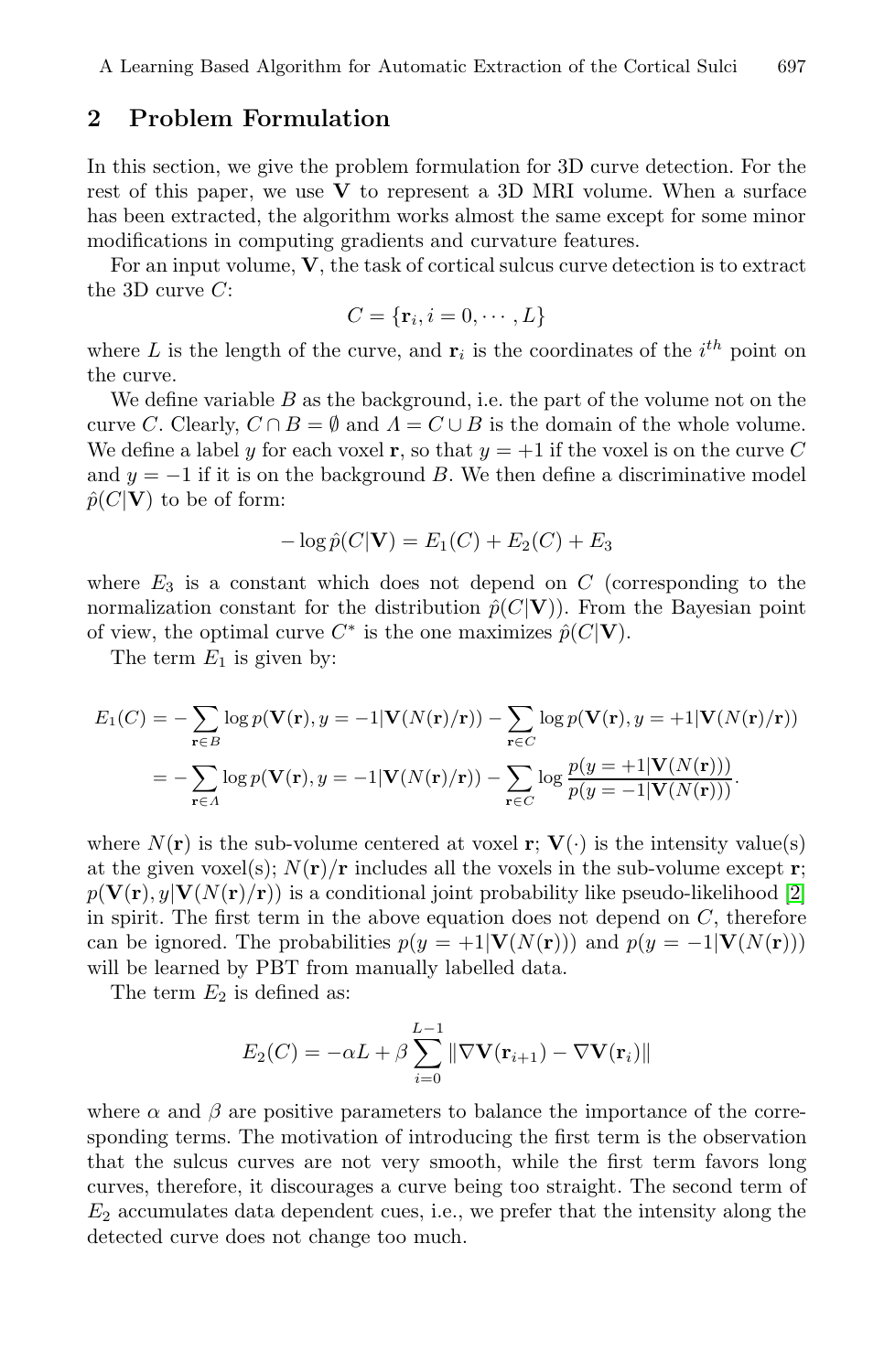In summary, maximizing the probability  $\hat{p}(C|\mathbf{V})$  is equivalent to minimizing the energy function:

$$
E(C) = -\sum_{\mathbf{r} \in C} \log \frac{p(y = +1 | \mathbf{V}(N(\mathbf{r})))}{p(y = -1 | \mathbf{V}(N(\mathbf{r})))} + E_2(C)
$$
(1)

Here, the models capturing the appearances of foreground and background are combined in the discriminative probability ratio. Note that  $p(y = +1|\mathbf{V}(N(\mathbf{r})))$ is the posterior probability of a voxel **r** belonging to the foreground (sulcus curve) given the sub-volume centered at **r**. The second column in Fig. 3 shows such probability maps. The optimal curve  $C^*$  is the one that minimizes the above energy function  $E(C)$ .

We use dynamic programming (DP) to minimize  $E(C)$  given by equation (1). DP is guaranteed to find the global minimum of  $E(C)$ , but requires starting and ending points (we refer to both as end points). We propose an adaptive method for selecting the end points, instead of choosing the end points by hand [6]. Our method uses the training data to measure the mean and covariance of the positions of the end points and then constrains the end points to lie within boxes centered on the means and with sides equal to twice the variance. We further localize the end points by requiring that  $p(y = +1|\mathbf{V}(N(\mathbf{r})) > T$  where T is a learned threshold. Of these remaining points, we select the one that has the smallest value of  $p(y = +1|\mathbf{V}(N(\mathbf{r})).$ 

## **3 The Discriminative Models**

Now the task is to learn and compute the discriminative probability  $p(y|V(N(r)))$ for each voxel **r**. We adopt a new learning framework, probabilistic boosting tree [16], to learn complex discriminative models based on boosting algorithms [4].

For learning, we design a pool of around 5,000 features at three scales, including intensity, gradients, curvatures, shape indices, locations, and 3D Haar filters etc.. We used integral volume to compute the response of 3D Haar



**Fig. 2.** Illustration of a boosting tree on a training volume: The left branch shows the probability of each voxel is not on the sulcus curve and the right branch shows the probability that each voxel is on the sulcus curve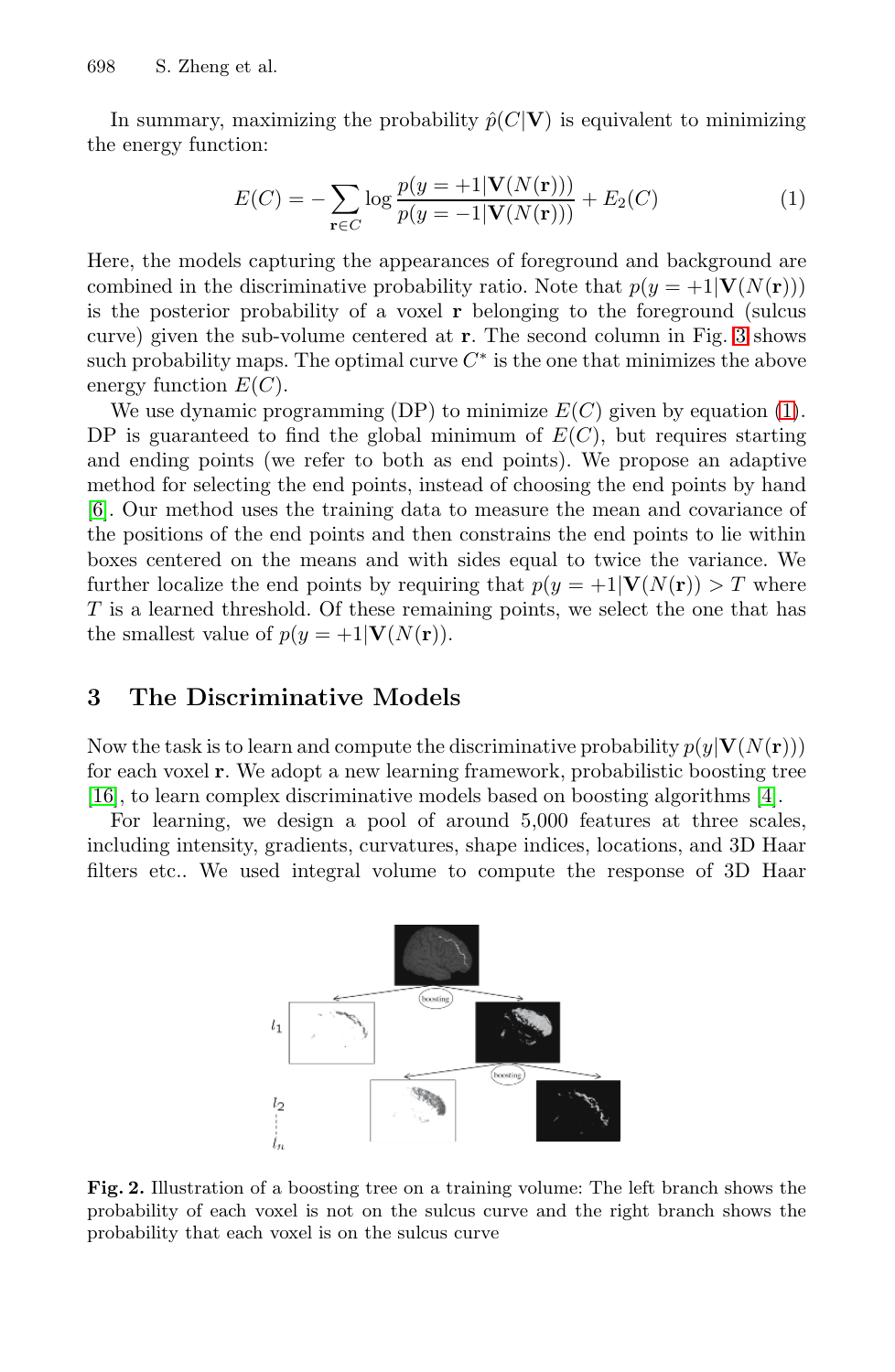filters. At each location  $(x_1, y_1, z_1)$ , the integral volume is computed as  $\int_0^{x_1} \int_0^{y_1} \int_0^{z_1} V(x, y, z) dx dy dz$ . Thus the computational cost for computing the response of 3D Haar filters is reduced significantly since every time we only need to sum up the values at the corners of the 3D Haar filter in the integral volume.

The tree is trained recursively: At the current node, the empirical distribution  $\hat{q}(y)$  of the data is calculated, if the node is not pure (i.e.,  $\hat{q}(y)$  is not close to 0 or 1), a strong classifier is trained on the data. Each sample is then passed to the left and right subtree, weighted by  $q(-1|\mathbf{V}(N(\mathbf{r})))$  and  $q(+1|\mathbf{V}(N(\mathbf{r})))$ , respectively, where  $q(+1|\mathbf{V}(N(\mathbf{r})))$  is the probability that  $\mathbf{V}(N(\mathbf{r}))$  is a positive sample, according to the strong classifier. Thus, the strong classifier at each node is not used to return the class of the sample but rather to assign the sample to the left or right subtree. Training proceeds recursively(see  $[16]$  for information about the basic algorithm). Fig. 2 shows the first two levels of a tree. PBT does training and testing in a divide-and-conquer manner and outputs the overall discriminative probability as:

$$
\tilde{p}(y|\mathbf{V}(N(\mathbf{r}))) = \sum_{l_1} \tilde{p}(y|l_1, \mathbf{V}(N(\mathbf{r})))q(l_1|\mathbf{V}(N(\mathbf{r})))
$$
\n
$$
= \sum_{l_1, l_2} \tilde{p}(y|l_2, l_1, \mathbf{V}(N(\mathbf{r})))q(l_2|l_1, \mathbf{V}(N(\mathbf{r})))q(l_1|\mathbf{V}(N(\mathbf{r})))
$$
\n
$$
= \sum_{l_1, \dots, l_n} \tilde{p}(y|l_n, \dots, l_1, \mathbf{V}(N(\mathbf{r}))), \dots, q(l_2|l_1, \mathbf{V}(N(\mathbf{r})))q(l_1|\mathbf{V}(N(\mathbf{r})))
$$

where  $l_i \in \{+1, -1\}$  is augmented hidden variable as shown in Fig. 2, indicating which branch is for this node:  $l_i = -1$  and  $l_i = +1$  point to the left and right branch, respectively.  $q(l_i|l_{i-1}, \dots, l_1, \mathbf{V}(N(\mathbf{r})))$  is the discriminative probability computed according to the boosting strong classifier learned at each node, and  $\hat{q}(y|l_n, \dots, l_1, \mathbf{V}(N(\mathbf{r})))$  is the empirical distribution at the leaf node.

#### **4 Experiments**

We have tested the proposed approach for extracting the Central and the Middle Frontal Sulci. In both cases, we used ground truth estimates of the Sulci location to train and test the algorithm. We also compared the performance for extracting the Central Sulcus when the cortical surface is available. The MR images, cortical surfaces and manually labelled landmark data are exactly the same as those in [13].

Learning the PBT took approximately eight hours (it is a function of the size of the training dataset); computing the posterior probability by PBT took about one minute per image; running the dynamic programming took around twenty seconds per image. The computer used has 2.4 GHz CPU and 1.0GB memory. Standard code optimization techniques can reduce these times significantly.

We have a dataset of 40 volumes of which we use 15 for training and the remained 25 for testing. In these volumes, the length of the sulci varies from 60- 70 voxels. The PBT is learned on the 15 training volumes and the majority of features it selected to use were 3D Haar filters, though some curvature features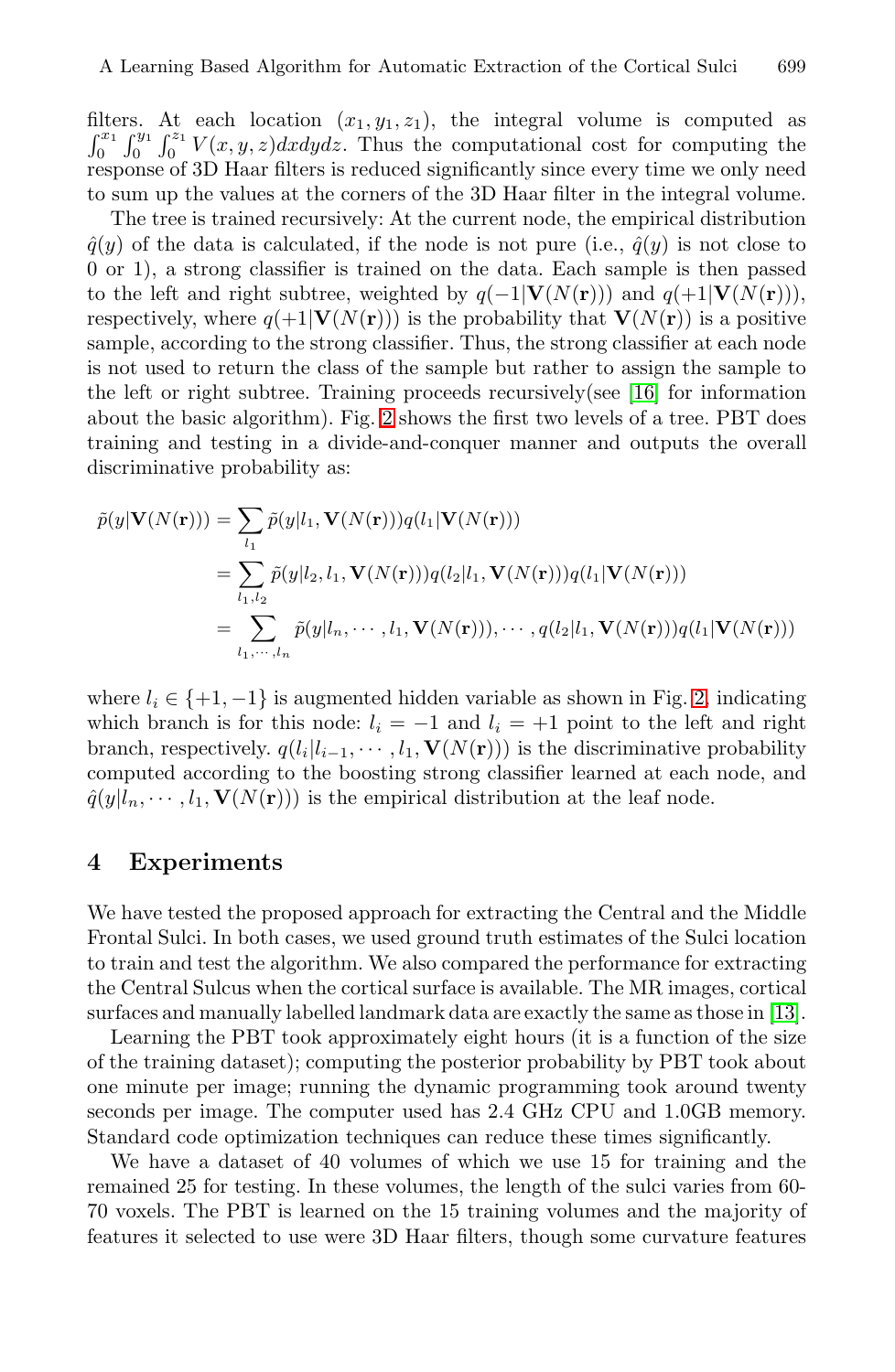were also selected. Fig. 3 shows the results on some of the testing volumes for detecting the Central Sulcus and the Middle Frontal Sulcus on MRI volumes. The first column shows the input with manual labels superimposed and the second column shows the posterior probability of the sulci output by the PBT. Note that the probability maps have large responses around the correct position, but the maps are blurred, sometimes disconnected, and therefore are not sufficient to localize the sulcus directly. We then applied dynamic programming to minimize



**Fig. 3.** Detection results on some of the testing images for the Central Sulcus on MRI, the Middle Frontal Sulcus on MRI, and the Central Sulcus on the cortical surfaces. The ground truth (left), the PBT posterior  $p(y = +1|\mathbf{V}(N(\mathbf{r})))$  (middle), and the result of DP superimposed on the image (right).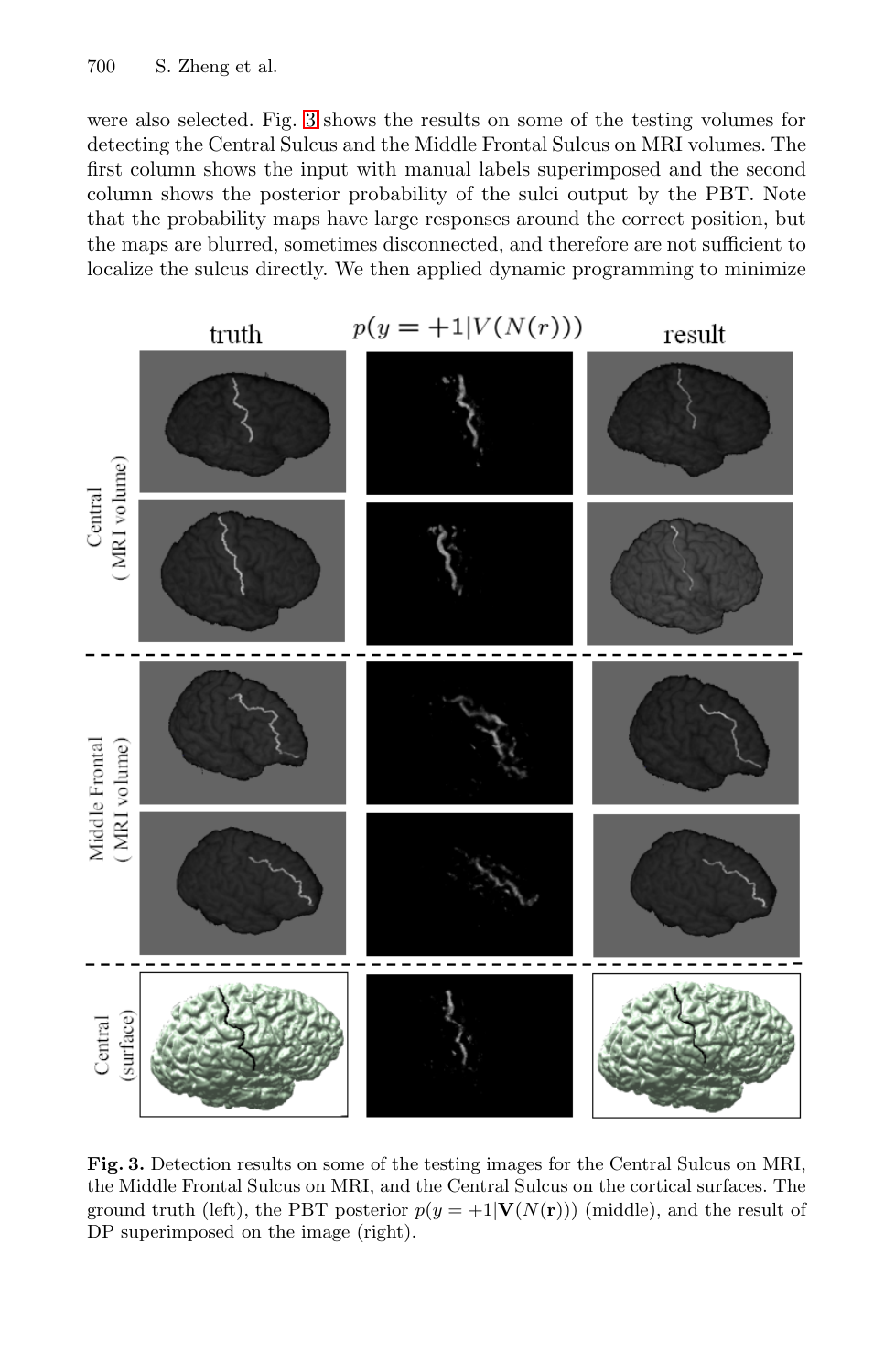the full energy function, equation (1). This resulted in a very clear estimate of the sulcus location, which are compared to the ground truth in Fig. 3.

Our method can also be applied to cases where only the cortical surface is available. This requires removing certain features from those considered in the case of volume data (i.e. we keep the 3D Haar filters, but remove intensity). We repeated the experiment on the Central Sulcus with the same training and testing dataset as before, and the result is also shown in Fig. 3.

To quantitatively evaluate the performance of our approach, we measured the distances between the estimated curves and the ground truth. We used the following distance measures:

$$
H_{wor}(C, G) = \max_{c \in C} \min_{g \in G} |c - g|, \quad H_{av}(C, G) = \frac{1}{|C|} \sum_{c \in C} \min_{g \in G} |c - g|.
$$
 (2)

Here C represents the curve found by DP and G is the ground truth.  $H_{av}(C, G)$ gives the average distances from curve  $C$  to their closest points on curve  $G$ . By contrast,  $H_{wor}(C, G)$  measures the worst case fit from curve C to curve G. For symmetry, we also consider  $H_{av}(G, C)$ .

Our evaluation results, as shown in table 1, show very good performance. In the table,  $\langle \cdot \rangle$  denotes the average over the dataset, for example,  $\langle \cdot \rangle$  $H_{av}(C, G) \geq (1/N) \sum_{i=1}^{N} H_{av}(C_i, G_i)$ , where N is the number of examples in the dataset. All the values of  $H_{av}$  are in the range of 3-5 voxels for both training and testing datasets. Observe that although the worst case measures are relatively big, the average distance is small, which suggests that some points occasionally have big offset while the overall curves still can be detected fairly accurately. The biggest errors occurred at the starting and ending points of the sulci. The testing errors are only slightly bigger than the training errors, which implies that our algorithm generalizes well.

|  |  | <b>Table 1.</b> Error measures on 15 training and 25 testing images for the extracting of |  |  |  |
|--|--|-------------------------------------------------------------------------------------------|--|--|--|
|  |  | the Central Sulcus on volume, the Middle Frontal Sulcus on volume, and the Central        |  |  |  |
|  |  | Sulcus on surfaces. See text for notations. The unit of distance is the voxel.            |  |  |  |

| Dataset                             | $\langle H_{av}(C, G) \rangle$ |      | $\langle H_{av}(G, C) \rangle \langle H_{wor}(C, G) \rangle$ |
|-------------------------------------|--------------------------------|------|--------------------------------------------------------------|
| Testing (Central on volume)         | 2.74                           | 3.46 | 7.53                                                         |
| Central (Central on volume)         | 3.76                           | 4.22 | 8.56                                                         |
| Testing (Middle Frontal on volume)  | 4.26                           | 4.59 | 12.04                                                        |
| Training (Middle Frontal on volume) | 4.09                           | 4.46 | 8.99                                                         |
| Testing (Central on surface)        | 2.79                           | 3.07 | 9.48                                                         |
| Training (Central on surface)       | 2.44                           | 2.88 |                                                              |

# **5 Conclusions and Future Work**

We presented a method for extracting cortical sulci, which uses a discriminative model including a discriminative term and a data dependent prior. The discriminative term was learned in a supervised way by the probabilistic boosting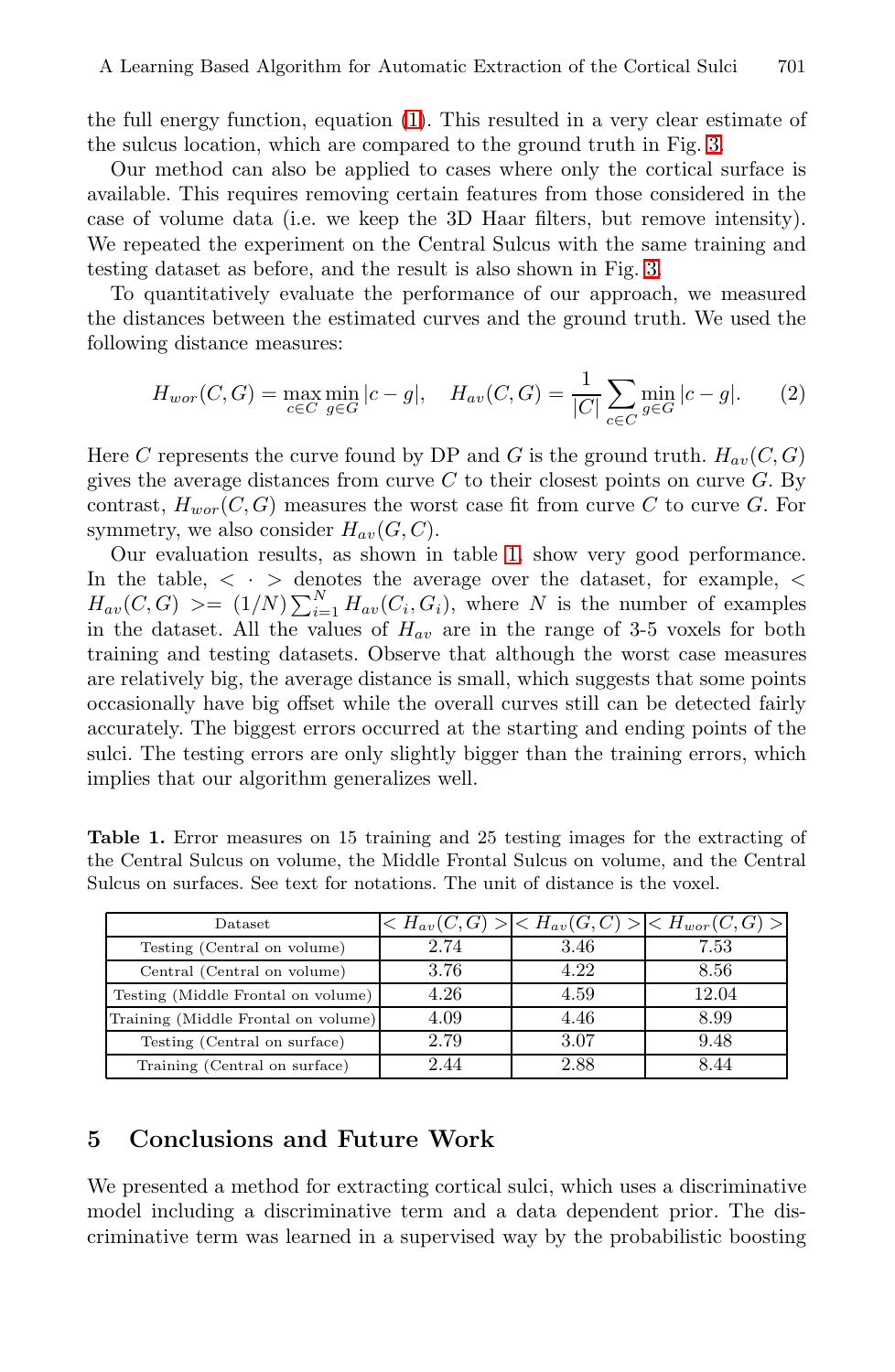tree algorithm, and dynamic programming was used to find the optimal solution by minimizing the discriminative energy function. A procedure was given for adaptively selecting the end points for dynamic programming.

The method was applied to extracting the Central Sulcus and the Middle Frontal Sulcus from raw MRI volume data. In both cases, the performance was very good when evaluated on both the training and testing data. The method was also applied to extracting the Central Sulcus when the cortical surface has already been extracted and the results were similar to those obtained directly from raw volume data. The biggest errors occurred at the end points of the sulci and might be due to ambiguity in the precise positions of these points (i.e. errors arising in the ground truth), or the procedure for estimating the starting and ending points. This is a topic for future research.

In this work, we designed a feature pool consists of about 5,000 candidates, most of which are 3D Haar filters. If effective features are used, we expect that the algorithm will achieve similar performance with fewer features. Our next step is to explore more sophisticated features for this particular medical image task.

# **Acknowledgement**

This work was funded by the National Institutes of Health through the NIH Roadmap for Medical Research, Grant U54 RR021813 entitled Center for Computational Biology (CCB).

# **References**

- 1. A. Bartesaghi and G. Sapiro, "A System for the Generation of Curves on 3D Brain Images", Human Brain Map. 14:1-15 2001.
- 2. J. Besag, "Efficiency of pseudo-likelihood estimation for simple Gaussian fields", Biometrika 64: 616-618, 1977.
- 3. A. Caunce and C.J. Taylor, "Building 3D Sulcal Models Using Local geometry", Medical Image Analysis, 5 69-80, 2001.
- 4. Y. Freund and R. Schapire, "A Decision-Theoretic Generalization of On-line Learning and An Application to Boosting", J. of Computer and Sys. Sci., 1997.
- 5. P. Hellier and C. Barillot, "Coupling Dense and Landmark-Based Approaches for Nonrigid Registration", IEEE Trans. Med. Imaging, vol. 22, no. 2, Feb. 2003
- 6. N. Khaneja, M.I. Miller, and U. Grenander, "Dynamic Programming Generation of Curves on Brain Surfaces", PAMI, vo.20, no. 11, 1998.
- 7. G. LeGoualher, E. Procyk, D.L. Collins, R. Venugopal, C. Barillot, A.C. Evans, "Automated extraction and variability analysis of sulcal neuroanatomy", IEEE Trans. Med. Imaging vo.18, no. 3, March 1999.
- 8. G. Lohmann, "Extracting Line Representations of Sulcal and Gyral Patterns in MR Images of the Hunam Brain", IEEE Trans. on Medical Imag., vol.17, no.6, Dec. 1998.
- 9. M. Ono, S. Kubik, and S.D. Abernathey, "Atlas of the Cerebral Sulci", New York:Thieme Medical, 1990.